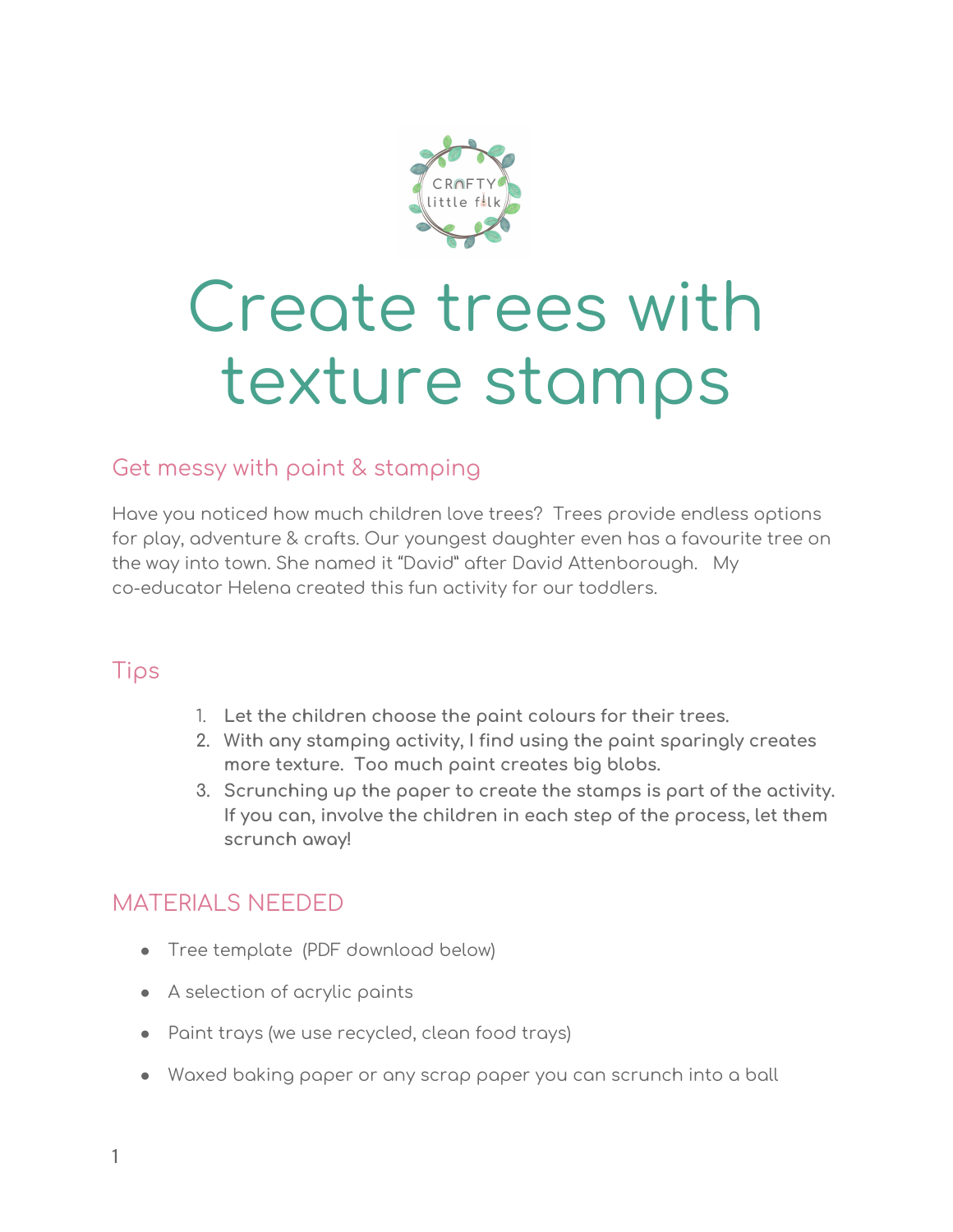### **METHOD**

HOW TO -

1. Print the tree trunk template (PDF download below) or draw your own trunk. If your children are older they may want to draw their own trunk.



- 2. Let the children choose the colours for their stamps. Add two colours to each tray. Keeping the colours separate will keep the colours fresh, though mixing colours is also fun.
- 3. Choose the paper to make the stamps & encourage the children to scrunch it into a loose ball. Make one for each colour.
- 4. Let the children choose a tree trunk page. Notice the shape & together name the parts of the tree. The roots, bark, trunk & branches. Ask the children "what;s missing?" The leaves & flowers.
- 5. Invite the children to add leaves & flowers to their tree with the paint stamps. Notice the colours mixing together as the paint blends.
- 6. Hang your tree on the wall, you can even give it a name if you like!

## EXTENDING

Extending on the experience

- 1. Collect different leaf brushes like here & stamp paint onto your tree
- 2. Add small leaves to the trees with glue or tape
- 3. Study different types of trees in your yard or home
- 4. Create <sup>a</sup> tree cut out & head outside for fun observations
- 5. Learn more about the different parts of <sup>a</sup> tree.

Now I'd love to know if you had a favourite tree as a child? Do you have any trees in your area that you think are special?